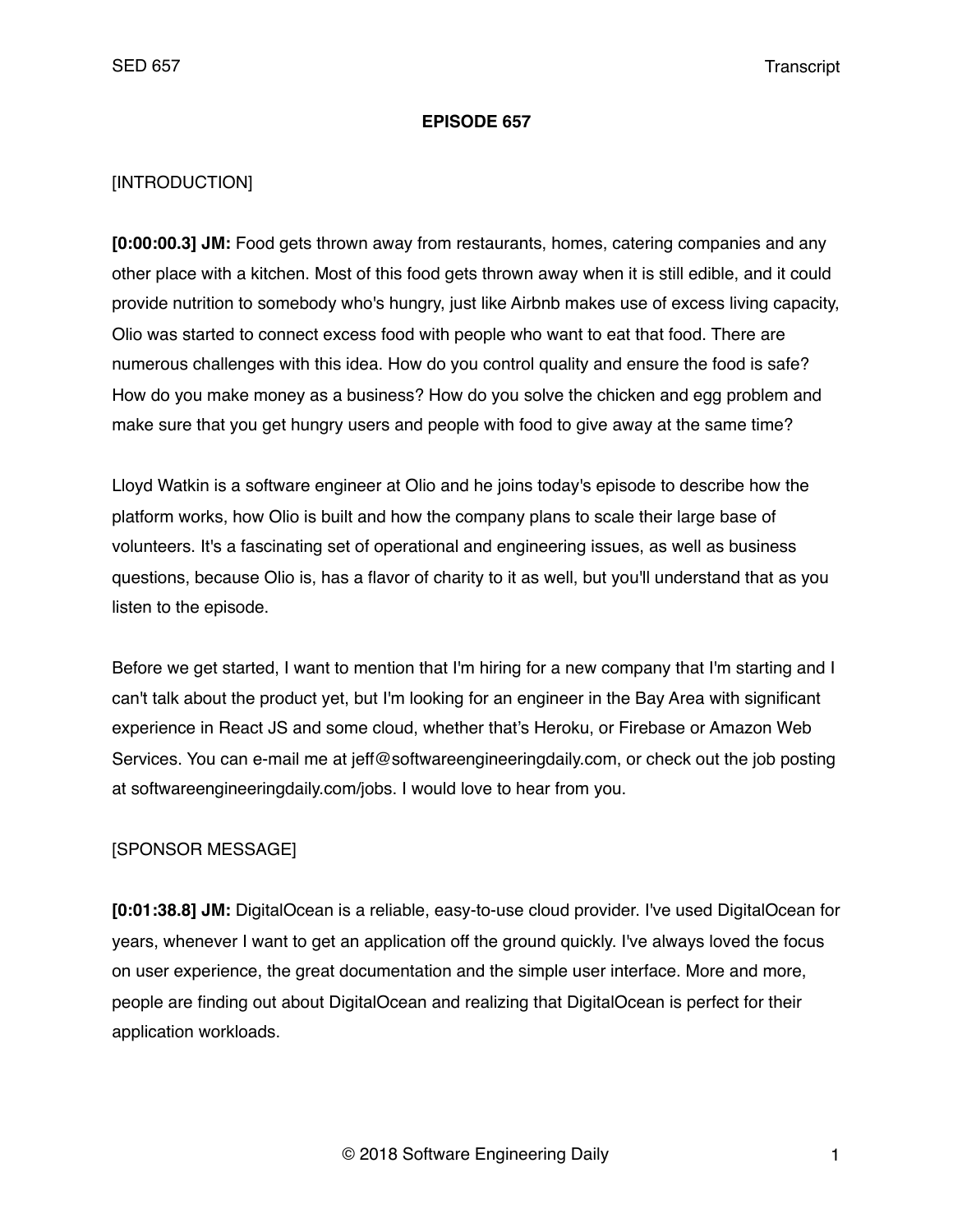This year, DigitalOcean is making that even easier with new node types. A \$15 flexible droplet that can mix and match different configurations of CPU and RAM to get the perfect amount of resources for your application. There are also CPU-optimized droplets perfect for highly active frontend servers, or CICD workloads.

Running on the cloud can get expensive, which is why DigitalOcean makes it easy to choose the right size instance. The prices on standard instances have gone down too. You can check out all their new deals by going to do.co/sedaily. As a bonus to our listeners, you will get a \$100 in credit to use over 60 days. That's a lot of money to experiment with.

You can make a \$100 go pretty far on DigitalOcean. You can use the credit for hosting, or infrastructure and that includes load balancers, object storage, DigitalOcean spaces is a great new product that provides object storage, and of course computation. Get your free \$100 credit at do.co/sedaily.

Thanks to DigitalOcean for being a sponsor. The co-founder of digital ocean Moisey Uretsky was one of the first people I interviewed and his interview was really inspirational for me, so I've always thought of DigitalOcean as a pretty inspirational company. Thank you, DigitalOcean.

## [INTERVIEW]

**[0:03:45.6] JM:** Lloyd Watkin, you are the lead developer at Olio, welcome to Software Engineering Daily.

**[0:03:50.1] LW:** Thanks very much. Nice to meet you.

**[0:03:52.4] JM:** It's good to meet you too. Olio is working on a problem that I know a lot of people have thought about, and that is the problem of food sharing. Can you explain what food sharing is?

**[0:04:05.7] LW:** Yeah. Essentially, I think all of us have probably got that one piece of food in the cupboard, so there may be the packet of lentils that you know should eat and to have a healthy diet, but you probably don't get round to, or the bag of salad that you picked up when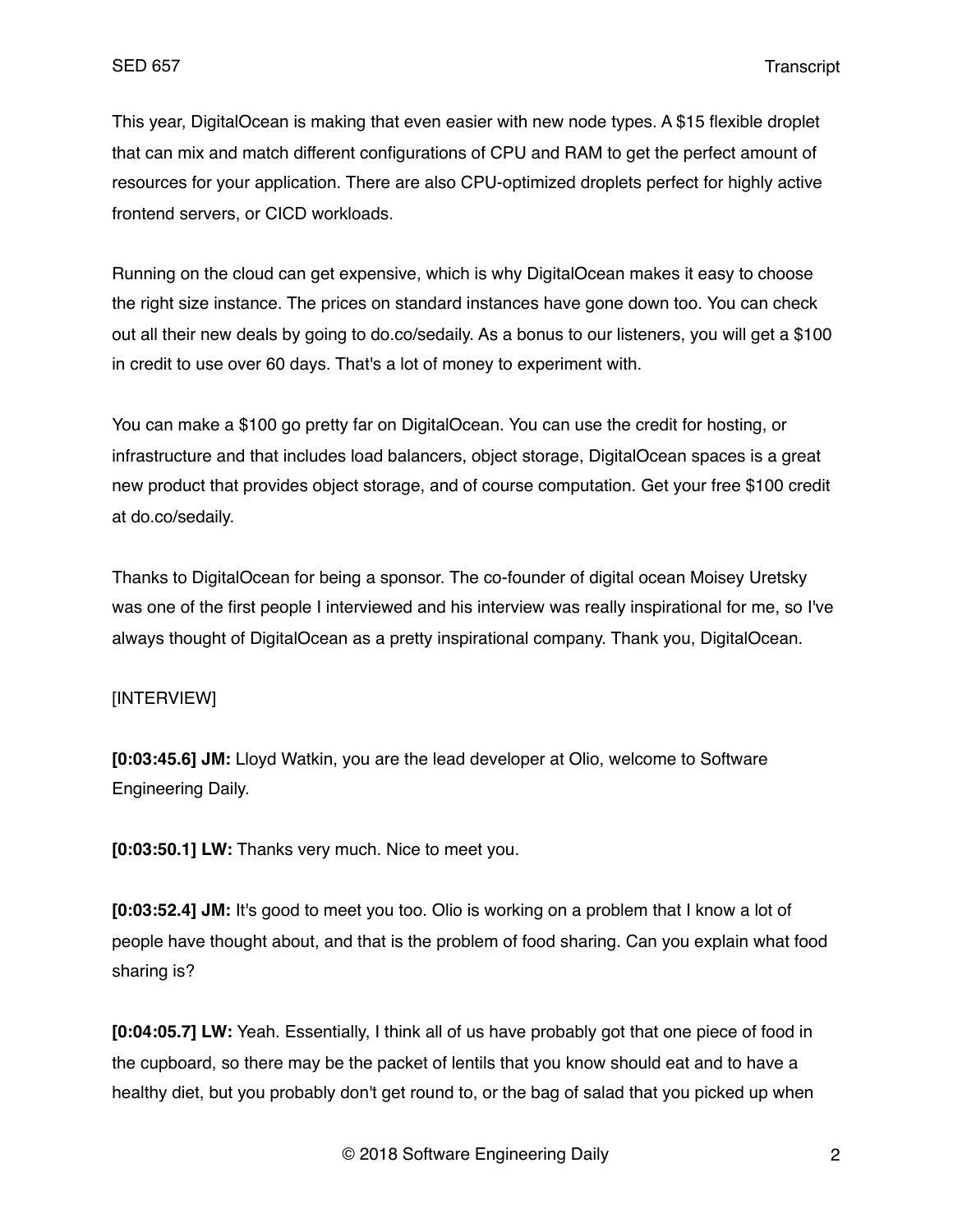you bought a pizza that you intended to eat, but realistically the pizza was enough and was too tempting by itself. Rather than throw that away, it's wasting all the resources that gone into that, so the growing, the transport, the packaging, the advertising, the storing, the cooling, the transport back to your home, the refrigeration, share it with someone else so that doesn't go to waste.

**[0:04:44.6] JM:** This is a problem that I think people have looked at their own lives and said, "I could build a startup around food sharing." Then they look at it a little more closely and they see this problem just seems completely impossible, because there's so many things that makes food sharing hard to implement in practice. Why is it hard to implement food sharing as a application?

**[0:05:07.6] LW:** I mean, technically it's not a difficult problem. I think it's more around society and our behavior. Big thing that's changed over the last decade is services such as Lyft and Airbnb. Who would have thought 10 years ago that you would have a stranger stay in your spare room, and now that's become part of almost normality. We can start introducing other kinds of peer-to-peer sharing that we wouldn't be able to get away with previously.

**[0:05:36.9] JM:** Okay. Even then though, you've got the chicken and egg problem of you have to bootstrap this somehow, assuming you're going to follow the same network effects model as the ride sharing world. Give me a description for how Olio has approached the chicken and egg problem.

**[0:05:57.9] LW:** Yeah. It is often issues, we sometimes have new users join us and send an email say, "Hey, no one's sharing in mine area. What do we do?" That's something we came across quite a bit to start with. We implemented what we call our Ambassador Program, and that's essentially users that are really keen on reducing food waste, can get resources from us, so posters, social links, or pre-written tweets and Facebook posts and links to articles. Then lots of people will let go and they'll talk to their friends, they'll say, "I want to share on social media." They'll even posters up in their local area. They'll put flyers through letter boxes and that gets the process moving.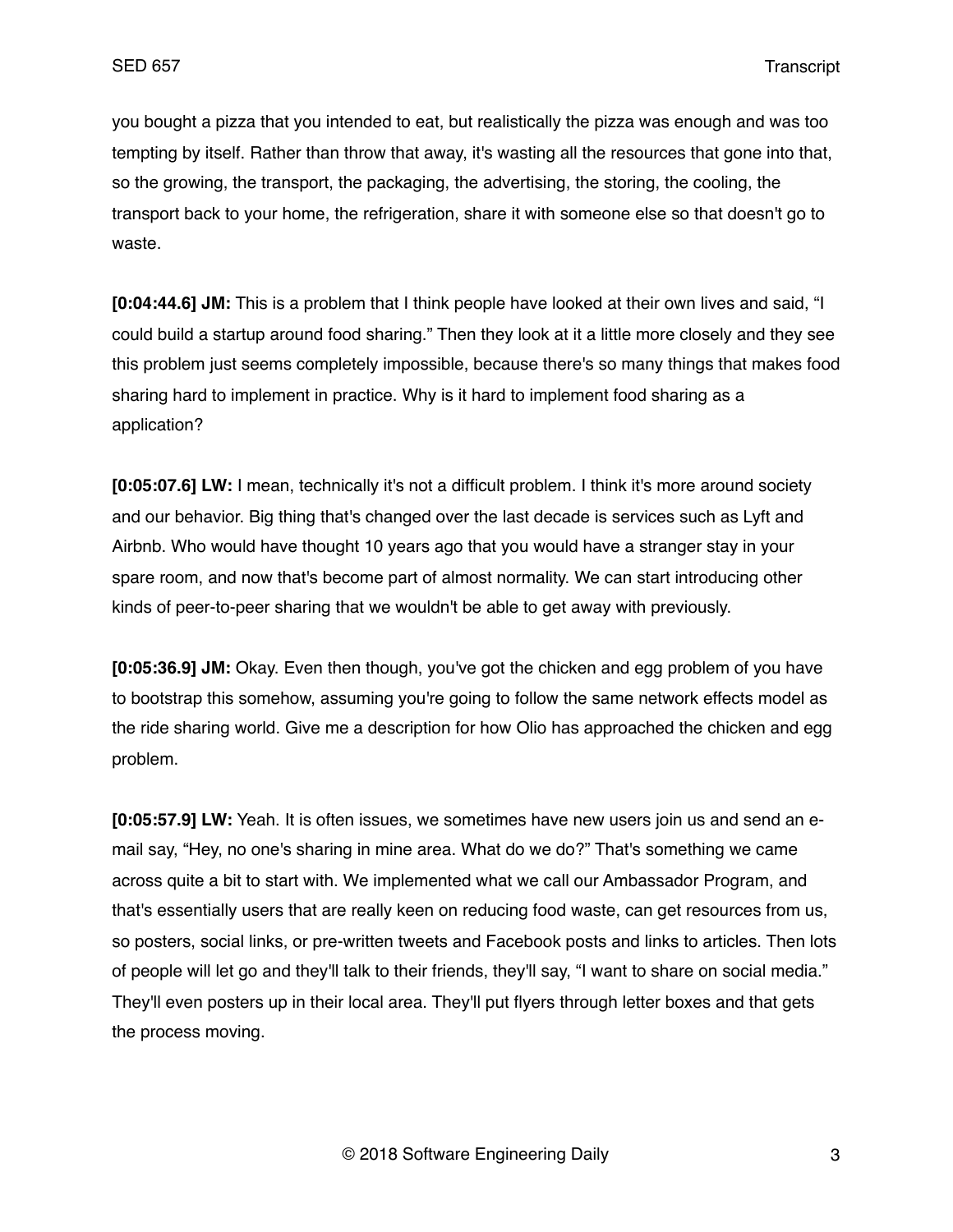Then it only takes one person to start sharing something, and that person, and once that interactions taking place that you could then get two people, four people, and I said the network effect grows. Yeah, in new areas it's – I live quite rurally and there's obviously nothing really going on where I am, but I had some – I was moving my dogs to a new dog food, and had half a bag left of the big biscuits, posted on. I was really surprised that within two hours, someone had requested it, and it was a lady just around the corner.

I met my new neighbor, and since then she's posted things on there. It's very slow in my area, but you can see the number of users is creeping up and the number of things being shared is slowly increasing. It just takes that one spark to get that magical Olio moment and then it also starts rolling.

**[0:07:35.2] JM:** I can imagine that. I certainly had that, the first time I used Airbnb, this interaction you have that is facilitated by new technology, but it's a very human interaction, and once you experience it you're like, "Oh, I want to recreate that, or I want to take part in this community." I imagine that the retention is pretty strong. Can you describe how the customer, or the user base has grown over time and how strong the retention is? Do people churn out, or give me a perspective for the community.

**[0:08:09.8] LW:** Yeah. Once we can get uses to experience what we call their aha moment, or their Olio moment, which is a lot of people will feel, "Oh, I'm not going to post my day old bag of salad, or that tin of beans I've got in the back, because nobody will want it." That's a real barrier. Once we've managed people – managed to convince people to share that and they get the quick request, because all the – a lot of the food on Olio does go within a couple of hours. I think it's something silly, like 95% is gone within one day.

Once you get that first aha, "Oh, my God. This actually works," get over that barrier, things grow very quickly. The people we don't manage to convince, the churn rate is a bit high at the moment, but again, we have lots of opportunities to reengage those people. When they, if say that we've managed to get them back in six months later, the community around them has grown much more and there's a lot more on there, and so their willingness to get involved is much higher.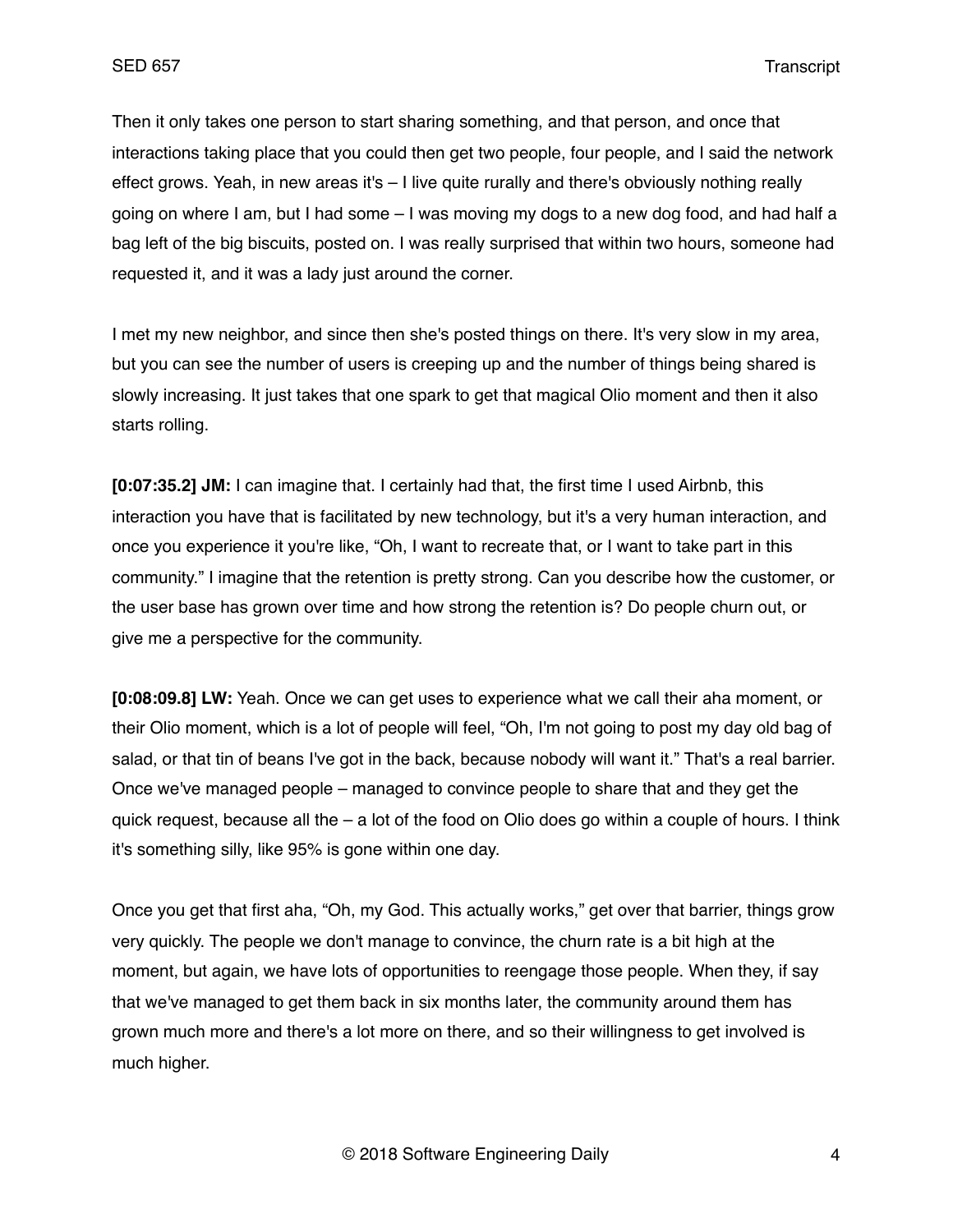## **[0:09:14.0] JM:** Have you eaten much food off of Olio?

**[0:09:18.2] LW:** I have. I believe there was a flatlet that ended and the tenant had left a load of food behind. My girlfriend is a massive bargain hunter. She can get something for free. She is on there. I believe one night we actually collected around three bags full of tins and dried food, which I'd completely forgot about until I actually dragged that memory up. Yes, definitely have it food off there.

My personal aha moment was I was building a new chicken coup and I needed some roof felt, and the most bizarre coincidence ever happened that someone happened to post some roof felt on there. I've never seen roof felt on there before, or since, but it happened to be there just at the right time. It turned out, I even knew the person that posted it at you all. Wasn't aware that they were an earlier user, collected that, and something that he would have thrown away, it wasn't enough roof felt to do anything seeming useful with, but it was just the right size to do my chicken coup, so that was brilliant.

**[0:10:23.1] JM:** That is bizarre.

**[0:10:24.2] LW:** It was and very much was.

**[0:10:28.7] JM:** Do you know what roof felt is?

**[0:10:30.9] LW:** Okay. It's like a top, which mean sometimes the put on the roof tip, yeah. My important ring.

**[0:10:36.5] JM:** This is not just a food sharing company. This is a place where people can post things and other people could pick things up.

**[0:10:42.6] LW:** Yes. Yes. I mean, our main focus for the company is to unlock the value of with food that would otherwise go to waste, but there are so many other things that go to waste that have value to somebody. You know the famous saying of one man's rubbish is another man's gold. You'd be somewhat surprised of some of the things going there. There's, you're moving boxes, but even my son does what they call junk modeling. You get some empty plastic bottles,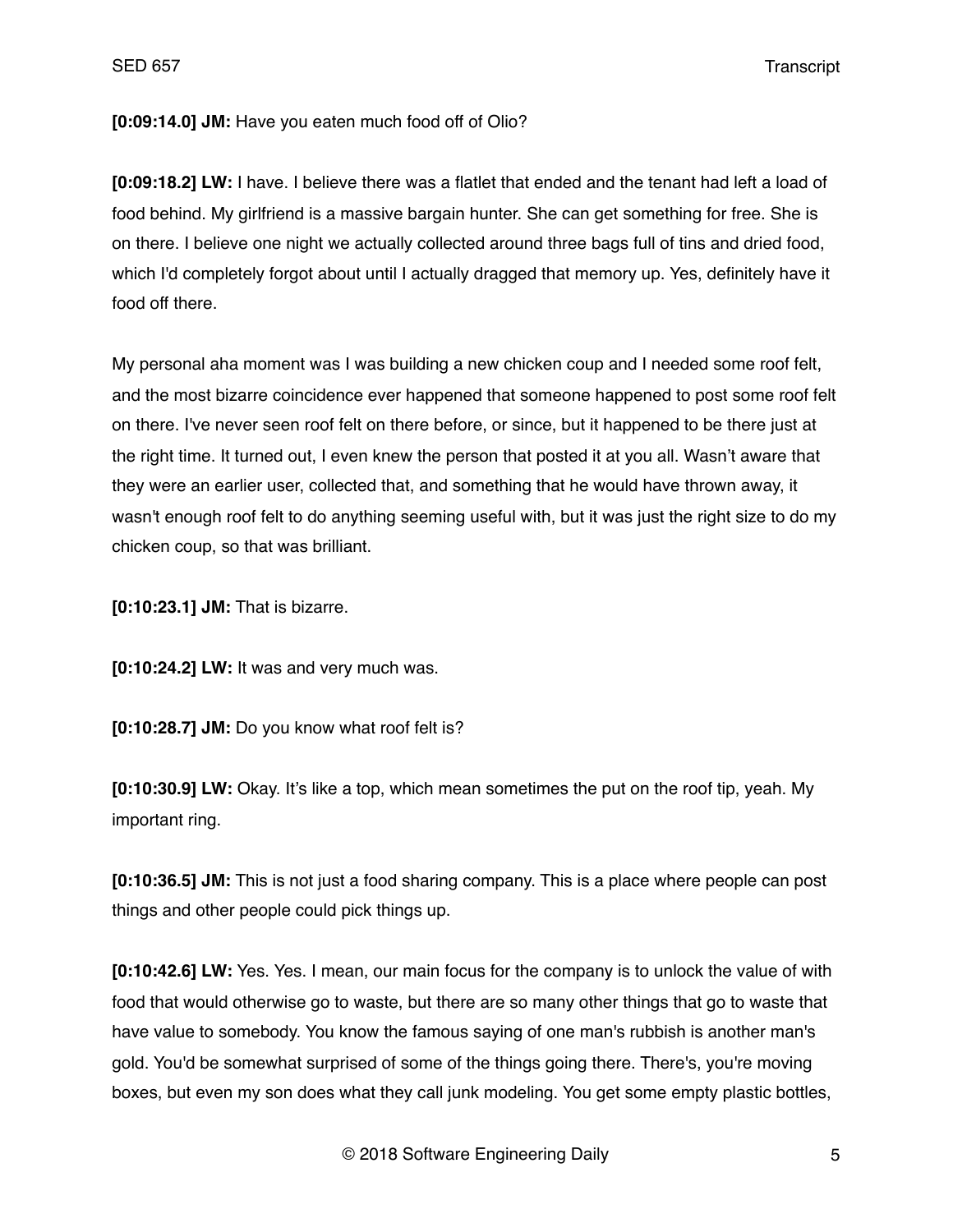some old toilet, or – and children can have fun using those substances and make rockets and all kinds of things, so you never know what is going to be useful to another person.

**[0:11:26.7] JM:** I think you've raised a series A, and that's a total – you've raised a total of 8.2 million dollars, or something like that. What you've described so far sounds a friendly bulletin board exchange. How is it a business?

**[0:11:43.7] LW:** That's something we're working really hard on at the moment, and in terms of thinking. We're exploring avenues. We went down a process of having donations in the app, so if someone posted something that was potentially of high value, I think at one point we had a piano on there, for example. The person posting the item could request a donation to a cause and we would have a small percentage of that. That didn't really work out, so we've rolled that back now.

Another thing we're working on is we have another group of volunteers, we should call our food waste heroes, who are an amazing set of people that will go into a business in near where they live. At the end of the day, they will collect the food that the business couldn't sell, so this could be a supermarket and bakery items, fruit, vegetables, that kind of thing. Or a sandwich shop, so they're baguettes, their hot food. It's all perfectly edible, but obviously a sandwich shop can't sell sandwiches from yesterday, and they will take that away and they will redistribute it to the local community.

An amazing thing that happens with that is because we're using a volunteer community, we can do that at – so we charge the companies to provide this service and manage the volunteers, but that service actually costs less for the business than it would be to put the food into the bin. Not only are they winning environmentally, but they are also helping the local community and they're also saving themselves some money at the same time. You've got a tri-vector of good for them.

**[0:13:24.1] JM:** Let's say that I want to eat a meal on Olio. I'm hungry, it's almost lunchtime, what do I need to do?

**[0:13:33.5] LW:** You can download the app from Google Play, or the App Store, or alternative we have growing web app version, which is in its early days, but we're adding features to it as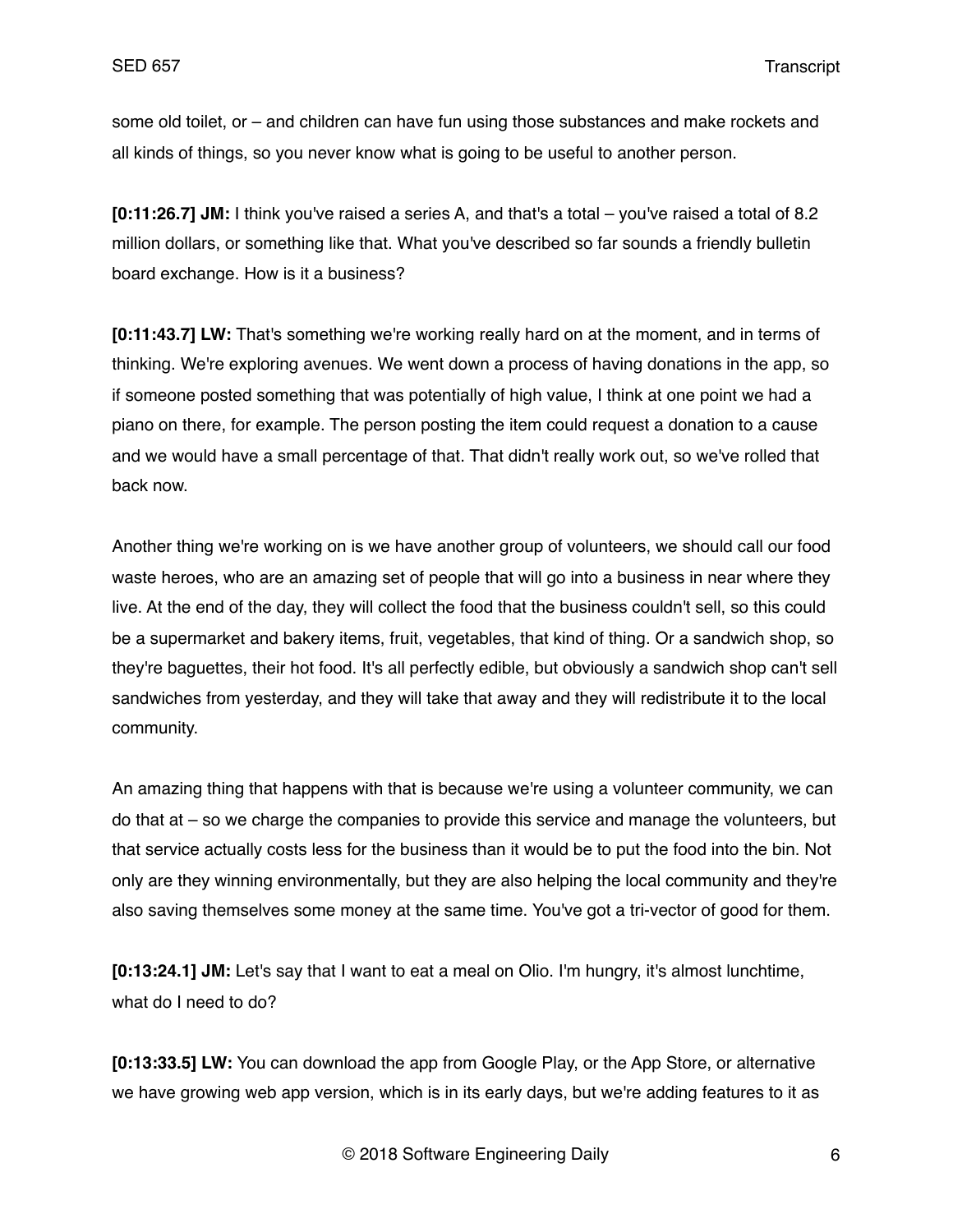quickly as we can. You sign-up, you set your current location, and once you've gone through the onboarding process, you'll be shown a list of local food items, or if you want to also see nonfood items, you can. There's also a set of wanted items on there as well, just to mention that. If I'm cooking a meal this evening and I don't have any coriander, but I don't want to buy a huge amount of coriander, there might be someone in the area that has some.

You click on the item you're interested in, you'll receive more details, you'll see a photo, you'll see the details about the person posting it, then they may have a rating to let you know that they're trustworthy, you hit request, you send the person a message, they get back to you, you have a quick discussion about when you're going to collect it, arrange that between yourselves. They mark the item as that, "Jeff's going to collect it." It becomes non-available to everyone else now. You collect, you enjoy, you win.

**[0:14:40.8] JM:** What about quality control? If I show up and I pick up somebody's, somebody label something is food, and then I show up and it's like a bag of trash, and it's like, "What?" They're like, "No, it's food." I'm like, "This is a bag of trash. You're just trying to get me to take out your trash." They say, "No, it's food. It's food. You got to take it. Go away." How do you regulate against that bad actor?

**[0:15:04.6] LW:** Yeah, so that's actually – that's one of the worries that a lot of people have around food poisoning, or that thing happening. In the roughly four years that Olio has been around, that's never happened a single time. Most people are good people, and why would you go to the effort of posting your trash on there? That would not make sense. We have community guidelines, so you should never post anything that you're willing to eat yourself. We also outline the difference between best before and use by. Best before is let you know this product was great on this day. After that, might not be so great. Versus use by, which is after this day, it shouldn't be used.

Also from interactions, we have ratings. If you did go and pick up the trash, or at least turn up to potentially pick up the trash, you could rate that user, give them a low rating, or even report them if it's that bad, and we are  $-$  we're very on top of reports like that, because they are very  $$ our community is our lifeblood. We look after them very well.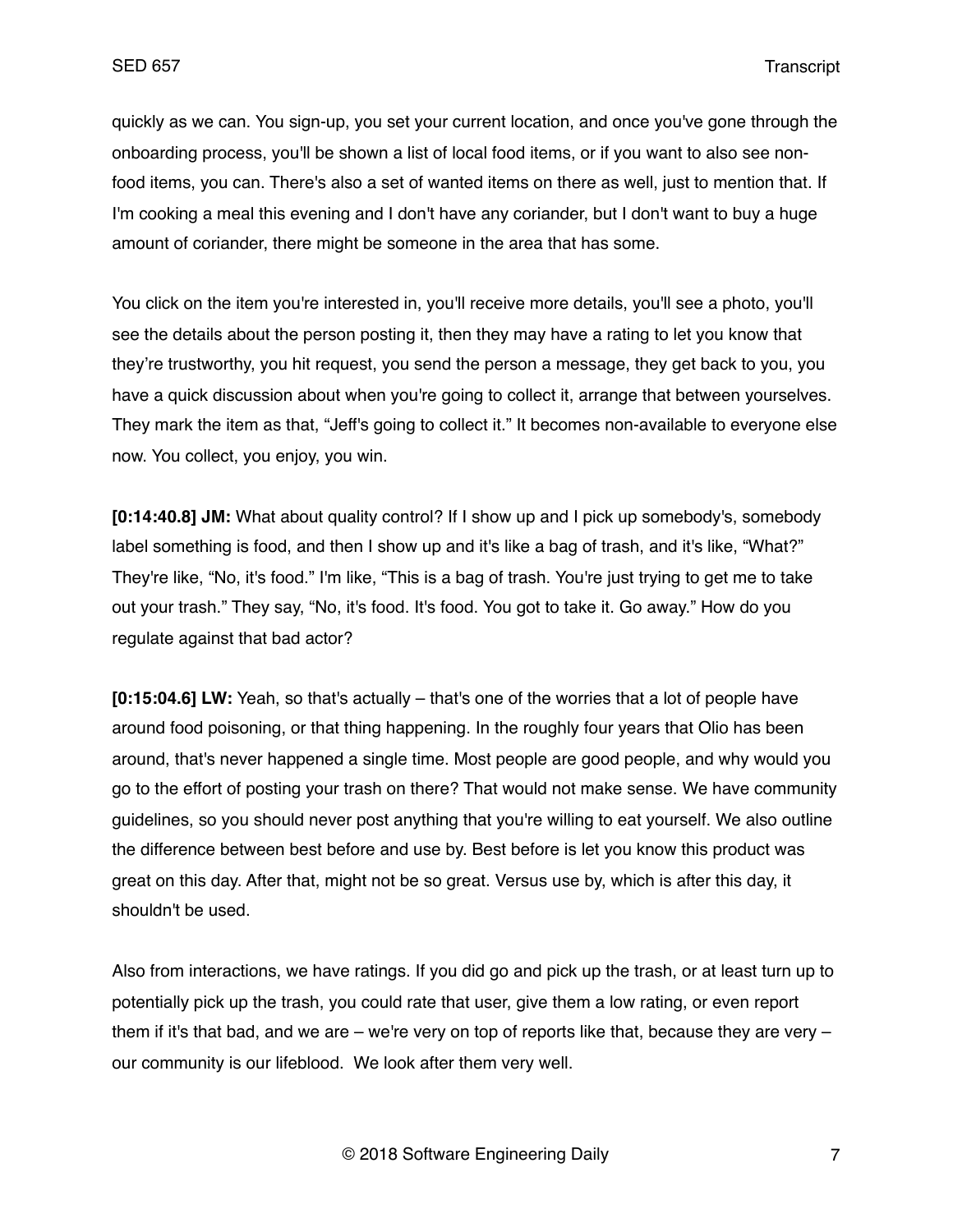If a user repeatedly gets low ratings as well, they are e-mailed and put on a sort of 30-day suspension with the reasons why. If 30 days they come back, and if they are a repeat offender, than they'll be removed from the app.

### [SPONSOR MESSAGE]

**[0:16:32.7] JM:** In today's fast-paced world, you have to be able to build the skills that you need when you need them. With Pluralsight's learning platform, you can level up your skills in cuttingedge technology, like machine learning, cloud infrastructure, mobile development, DevOps and blockchain. Find out where your skills stand with Pluralsight IQ and then jump into expert-led courses organized into curated learning paths.

Pluralsight is a personalized learning experience that helps you keep pace. Get ahead by visiting pluralsight.com/sedaily for a free 10-day trial. If you're leading a team, discover how your organization can move faster with plans for enterprises. Pluralsight has helped thousands of organizations innovate, including Adobe, AT&T, VMware and Tableau.

Go to pluralsight.com/sedaily to get a free 10-day trial and dive into the platform. When you sign up, you also get 50% off of your first month. If you want to commit, you can get \$50 off an annual subscription. Get access to all three; the 10-day free trial, 50% off your first month and \$50 off a yearly subscription at pluralsight.com/sedaily.

Thank you to Pluralsight for being a new sponsor of Software Engineering Daily. To check it out while supporting Software Engineering Daily, go to pluralsight.com/sedaily.

## [INTERVIEW CONTINUED]

**[0:18:12.0] JM:** That best before and used by differentiation, I think that's how a lot of supermarkets make their hot bar. You have a supermarket like Whole Foods that also serves food. They have the hot bar where you've got casseroles and sautéed green beans and things like that. You walk up to it and it's like, "Oh, \$8.99 for a pound of this stuff," and a lot of times they're making use of best buy, versus the used by date, so they have green beans that are best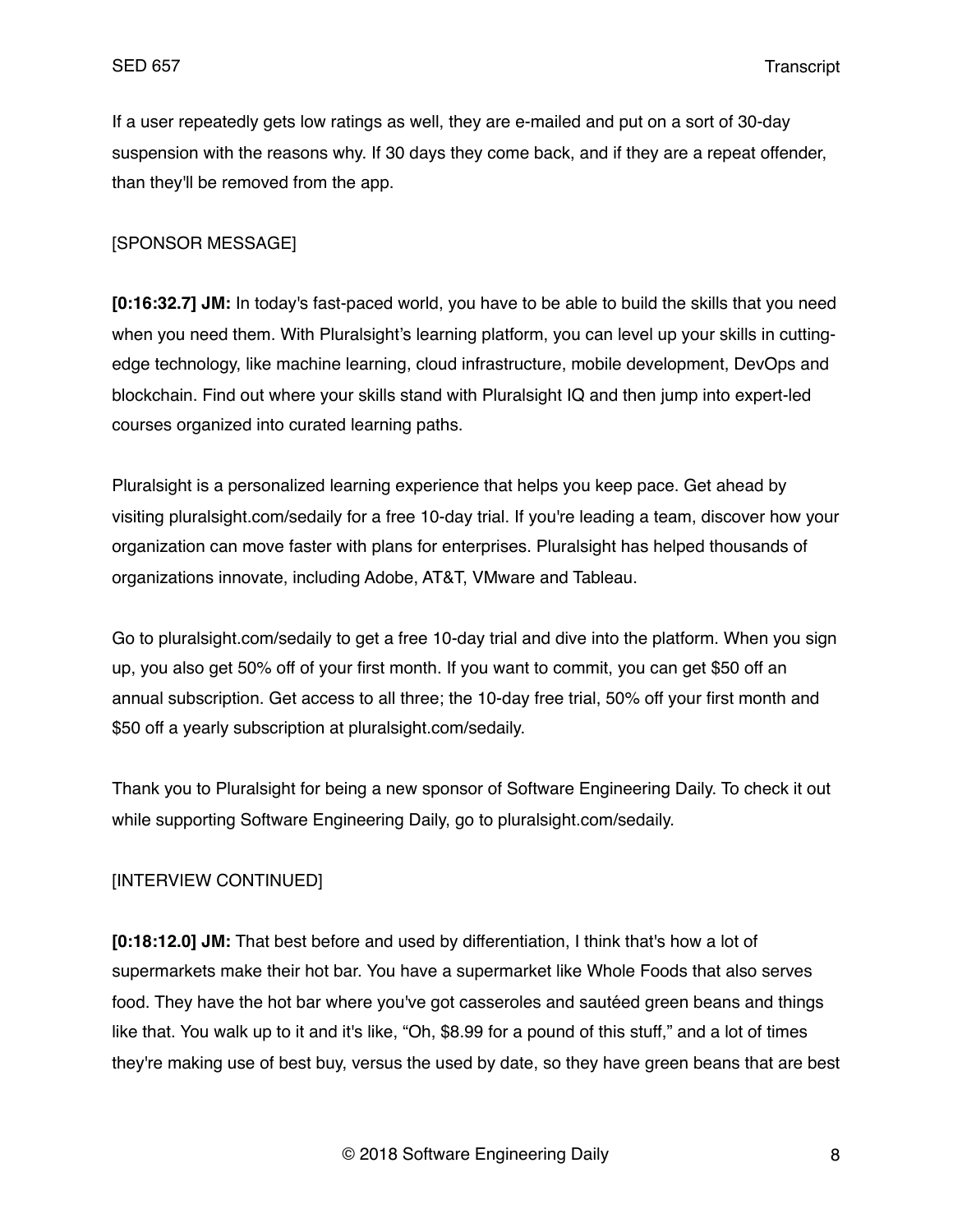by August  $3<sup>rd</sup>$  and then they can use those in a green bean casserole, as long as that green bean casserole gets sold within 5 days. Like that's –

**[0:18:54.0] LW:** Yeah. Well, I know in the UK, if a store puts hot food out, they have to – it has to be sold within two hours, or it needs to be taken off the shelf. Again, traditionally that food would then be thrown away. With Olio, that would go in the fridge and someone will come and collect it at the end of the day and redistribute it.

**[0:19:13.1] JM:** Are there legal, or health liabilities to creating a food sharing platform?

**[0:19:19.3] LW:** Yes. I'd imagine so. I'm not being from the tech aspect of things. I'm not au fait with the detailed legalities of it, but we have – we work very closely with some foods and catering lawyers that help draft up our agreements and terms and things of that. We're always, as we do new parts of the project, now as we grow, we are aware that we become a bigger risk. We're always working on that to make sure that everyone is safe as possible.

**[0:19:50.3] JM:** Well, let's talk a little bit about the software. Can you describe the infrastructure and the mobile apps to me?

**[0:19:57.5] LW:** Yeah, sure. The mobile apps are written in ionic version one, which as you may know, or may not, it's end-of-life, so it's becoming really hard support. Currently, we are working with a really great development agency in Bristol, in UK called Simple Web, who actually built the original version of Olio way back just before I started. They're helping us get going on a React Native rewrite, which is good and quite exciting. To a mini design refresh and to reevaluate our current features and get something new and shiny out there, so that's hoping to come out by Christmas of 2018.

In terms of the backend, we run entirely on Amazon AWS, it's a Ruby on Rails back-end, although we have some NodeJS and sort of lambdas, lambda functions for doing image processing. We use job queue, using Reddit servers and our database is Amazon Aurora, which is the MySQL Fork, and that's been absolutely brilliant. We also use then, use S3 and Route 53 and the load balancers, it's standard stuff beyond that.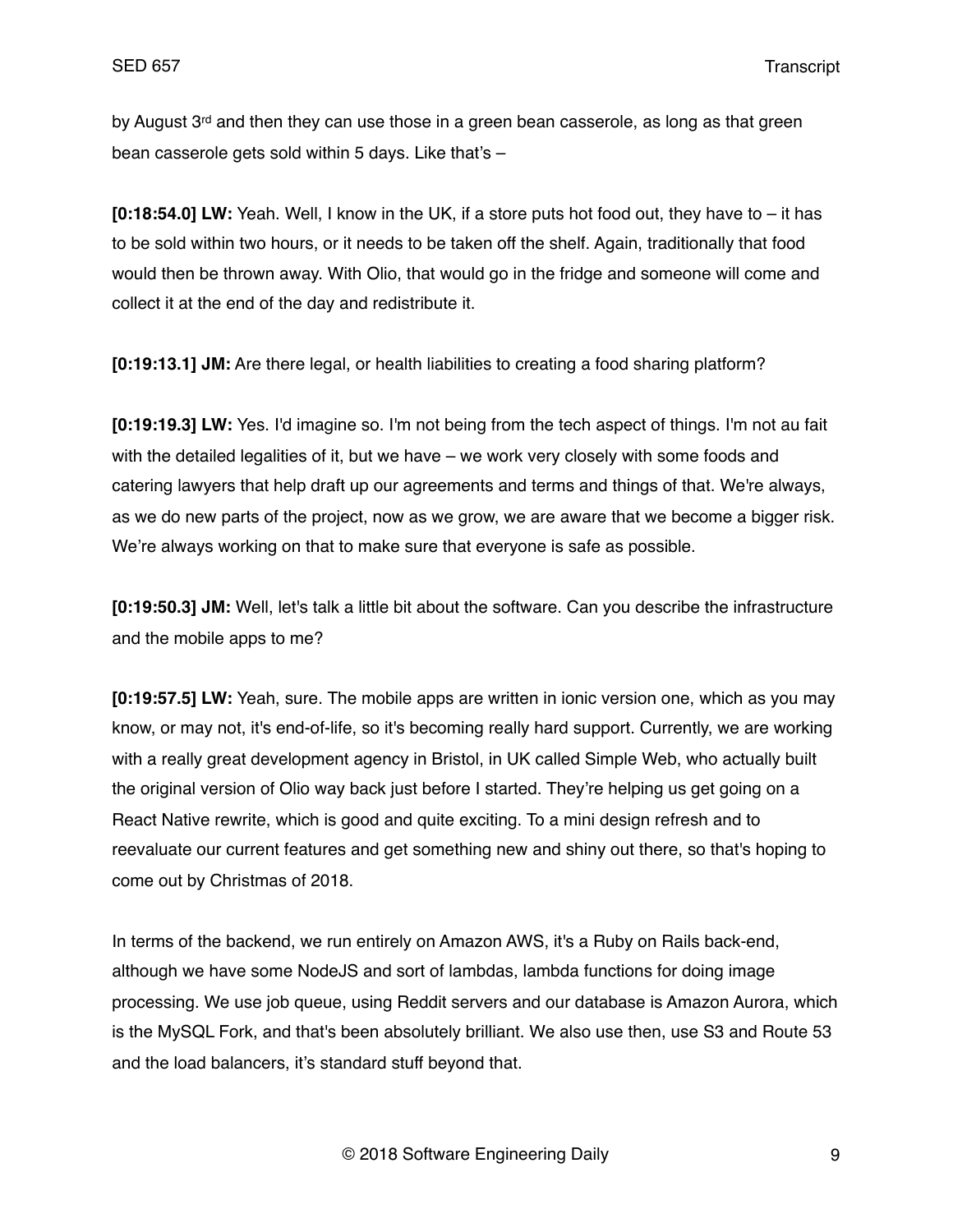**[0:21:12.9] JM:** I think you have some messaging in the app, right? I can send a private message, or send a message in a chat room to somebody?

**[0:21:19.6] LW:** Yeah, that's correct.

**[0:21:20.9] JM:** I've built a couple apps, where we used I think Firebase. Firebase has some really easy design patterns for building chatroom-like applications. What did you use for the chatroom back-end in that? Because with chat, you have this interesting push situation, where I send a message to you and the message gets registered on the server, then the server needs to send a push notification to somebody else's phone, and you have this interesting pub/sub problem. It's not necessarily a hard problem, there's just a lot of different ways you can solve it, so I'm curious how you solved it.

**[0:21:54.6]LW:** Yeah. I mean, our messaging system is actually really basic. There's nothing too intelligent about it. It's literally post request, mobile notification push. All the messages are grouped around conversations, so you don't get one big long set data for it. I'm actually from an XMPP background, and so my dream originally was to get this, our messaging built in XMPP. That's probably a longer term goal and I know it would be the – it'd be a really great scalable solution for that. Right now, as we're still small, it's don't do work, you don't have to do until you – don't do work until it hurts, I think is the phrase.

**[0:22:37.3] JM:** Of course. This is a really interesting company. It's a really interesting project. There's a lot of different areas you could work on and it seems like some of those areas would be probably not necessarily dead ends, but would be you'd get less bang for your buck. I imagine there is some effort on finding what the focus should be, because it sounds like you've got a lot of small communities strewn throughout the world and you have to manage all these different communities, you've got volunteers in some of the communities, you've got some areas, where there's more food being spread than others, you've got some areas where there's roofing materials that are being spread and people can use those.

How do you wrap your mind around the problem set that Olio has right now and decide what specific things to focus your small amount of time on and your small amount of engineering resources on?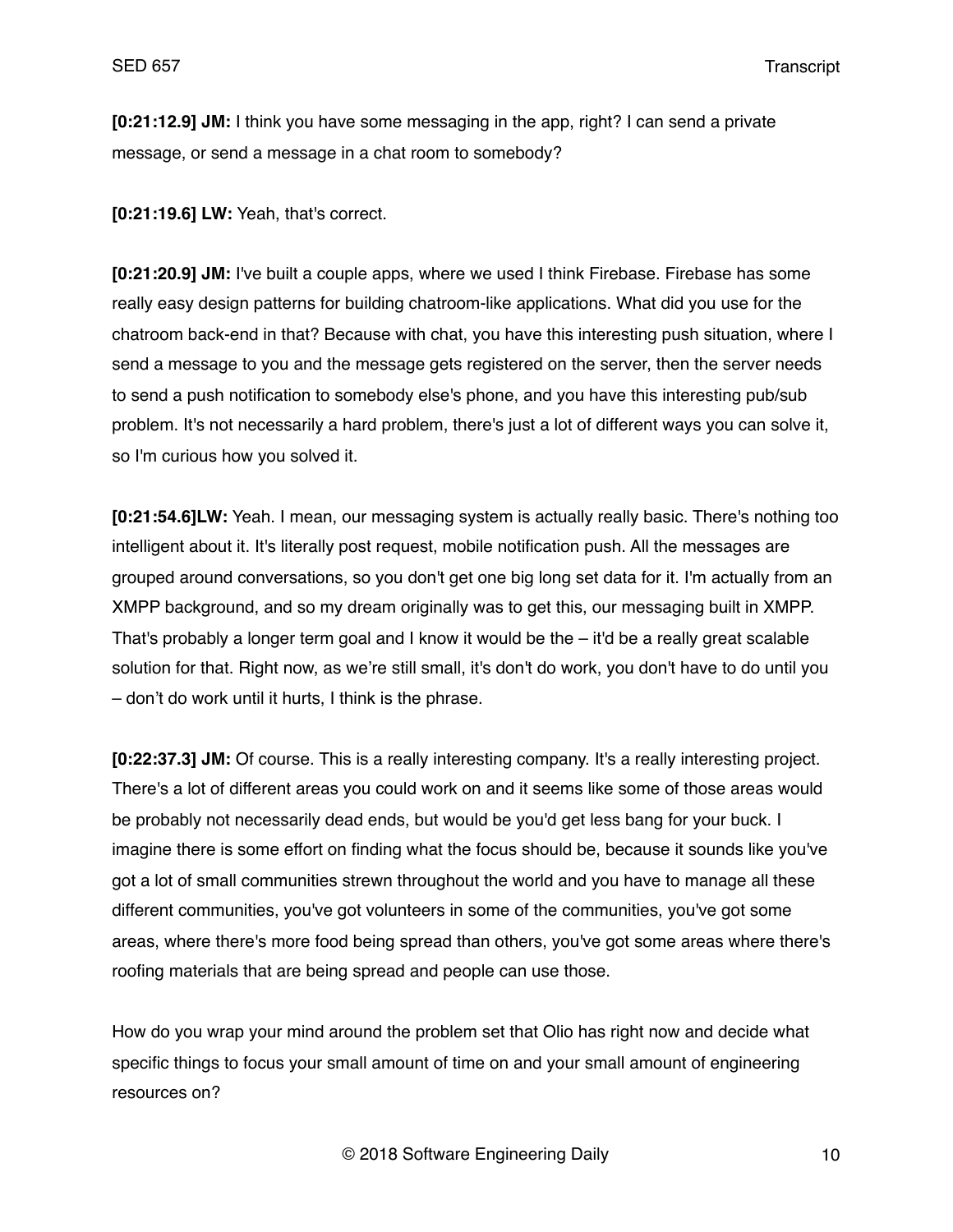**[0:23:34.2] LW:** Yeah, sure. A lot of it comes back from feedback from our community. As I said, we have a volunteer program. I think the most recent numbers are that we have 21,000 volunteers signed up. I mean, even though Olio itself is a small company with a small team, we actually have a massive extended family, so to speak, that really help us in terms of what we need to focus on, or where they need help, I should say.

We also take quite a look deep look at the data as well. The other thing we have is we eat our own dog food, so pretty much I'm aware as everyone in the company is very much behind reducing food waste, whether they've come from the type of person that loves a bargain, some people from environmental-wise, other people just because they hate food waste. We all pretty much actively use the app per minute.

The team members that are in London, it's much easier for them to use it with a big community. Our volunteer managers actually go out and they do collections themselves, so they see the problems and they feel the pain of anything that's not ideal. Then that comes back and we make things better for everyone.

The other thing is that we do things manually, so until they become painful and then we start automating them. As we're were reaching the point now where our food waste hero program is becoming difficult to manage manually, so we're finding the most painful bits and we are automating them out. To help our volunteers onboard quicker and find information quicker, also to means that our volunteer managers can then spend their time working on new communities, rather than managing the existing ones.

**[0:25:17.7] JM:** What is the food waste hero problem?

**[0:25:20.4] LW:** The food waste hero problem is what I talked about earlier, where we work with businesses that want to reduce their food waste and their costs, as well as help the local community. We work with them by ranging groups of volunteers to go in once or twice a day every day, or twice a week depending on the business and the size. They collect food and they'd take it away and they redistribute to the local community.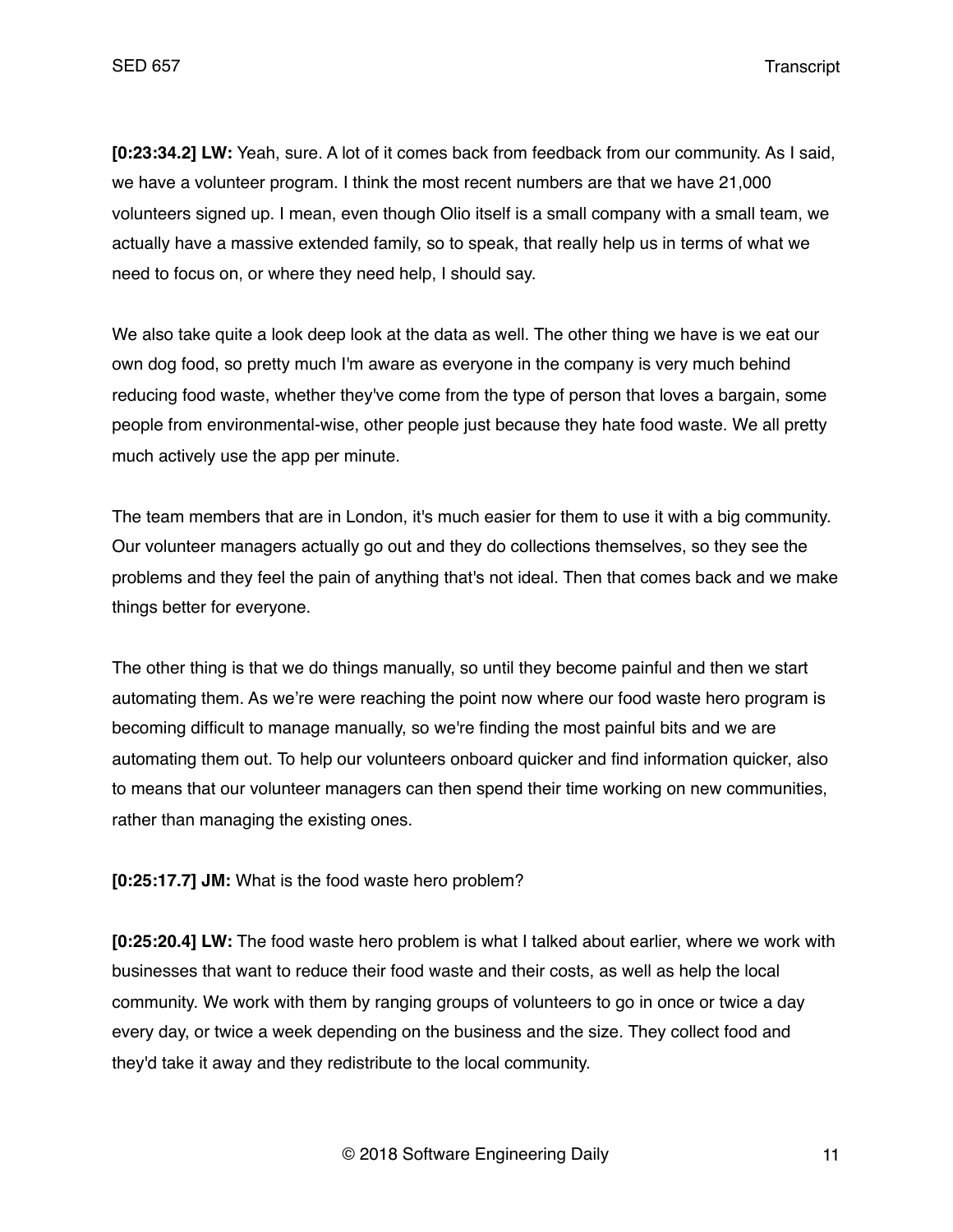That we see posts. We have a private Facebook group for these volunteers and you would not believe the amount of food that gets saved by them. There's a lady that lives on the island of Jersey in the Channel Islands in the UK who joined as a volunteer originally, is now a staff member who's amazing, enthusiastic and she has a goal of making Jersey the world's first zero food waste island, I believe. She regularly posts photos of literally car loads of food that would have gone in the bin that they've saved and redistributed across the island. It's mind-blowing how much there is.

**[0:26:22.1] JM:** How does that fit into her life? When does she go and collect food and how does she distribute it to people and what's her interaction with the Olio platform?

**[0:26:29.5] LW:** Originally she – I said she joined as a volunteer. I believe she'd only fairly recently moved to Jersey, really cares about volunteering her food waste. Found the app and I believe she went and just started talking to businesses on the island. Maybe a friendly local sandwich shop to start with and just started sharing stuff and then went and talked to a supermarket and got involved and got some friends involved. Now as you're meeting people, sharing this food out, people want to get involved and it all just grows and grows and grows from there.

**[0:27:05.9] JM:** Her interaction with the platform. Let's say on a given day, she's going to go and collect a bunch of food from different restaurants, so I guess does she interact with the app while doing that?

**[0:27:17.6] LW:** Yes. We have a volunteer help which helps a lot of volunteers organize their collections and things. Once she's collected it, take it home and just start taking photos and uploading it, and then people in the local area are notified about the things she's uploaded.

**[0:27:32.8] JM:** Cool. Then they come by her house to pick up the food?

**[0:27:35.5] LW:** Yeah, that happens with a lot of people. For those who are not comfortable with that, obviously they will go somewhere more public and arrange a collection there. Most people will have people come to the house, just on the doorstep. It's a really great way to meet neighbors. I remember quite some time ago, I posted, I think it was a salt and pepper shaker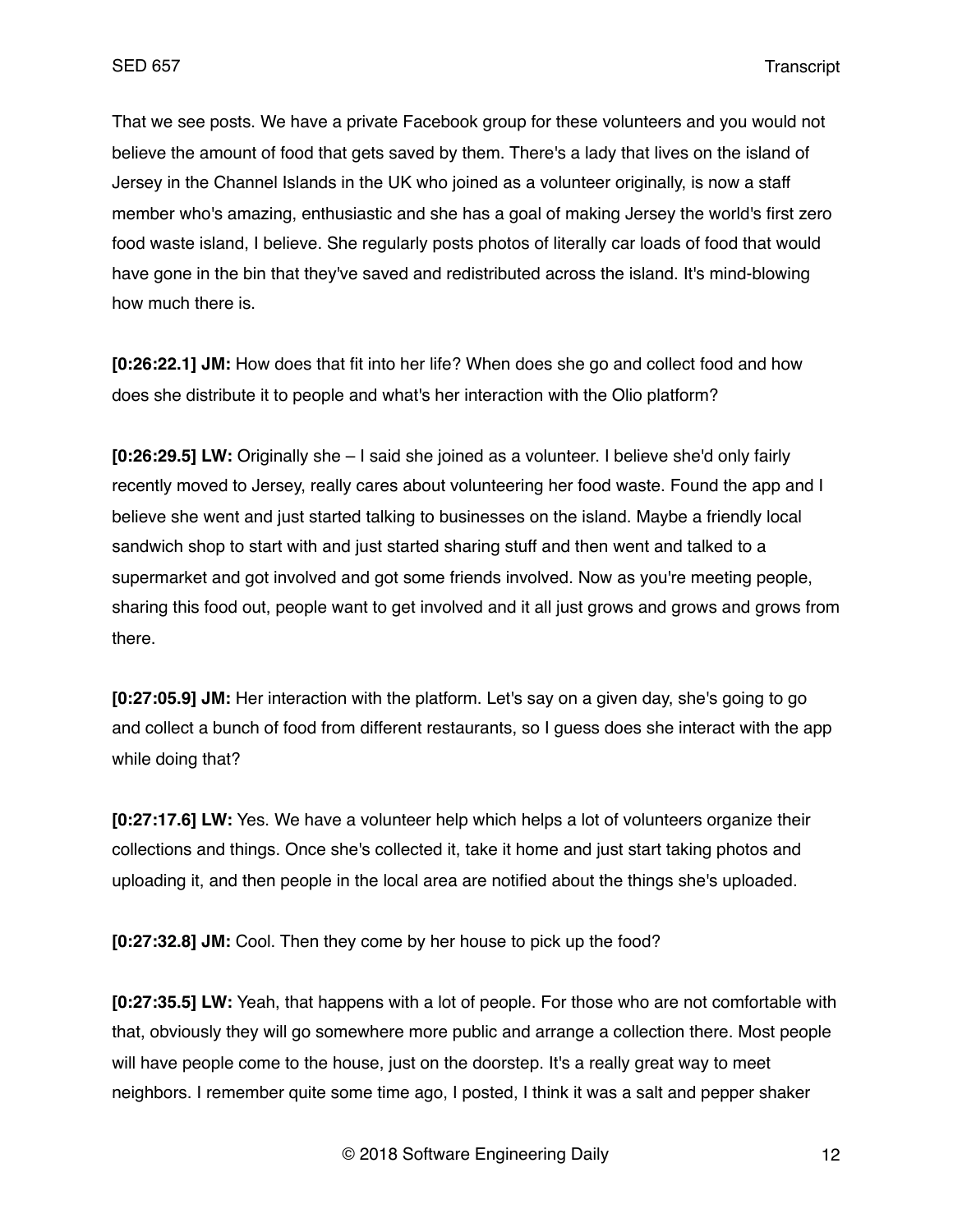that we'd somehow we'd ended up in multiple in the house. Someone came to collect them and he had told me story that he just moved to the area and he was using Olio to meet new people, but also to teach himself how to get around. He was walking to all these different areas of Bristol and just discovering his area.

**[0:28:18.4] JM:** That is pretty cool. I mean, why not? If you're looking to get to know an area, you download Olio, you start walking around and getting free stuff and meeting people.

**[0:28:28.0] LW:** Yeah, yeah. I mean, Olio is, it's a food sharing app, but it goes way beyond just food sharing. I mean, we have – there's obviously a lot of people in the world that are in food poverty, so it helps them, but because we're initiating person-to-person contact and building relationships and building friendships, people who have previously been socially isolated, they get to meet people, they get involved in the community, and it's much bigger than just sharing that bag of salad.

**[0:29:00.3] JM:** You got any more anecdotes? This sounds like a crazy community. I mean, in a crazy in a good way, a very interesting way. Tell me some more anecdotes.

**[0:29:08.3] LW:** I think the things that we – the worst ones and the nicest ones that we get on a scarily regular basis are people who have become isolated in their community. They do not know where their next meal is coming from. Some people messaging that they haven't eaten in days, and they've discovered Olio and they have found a neighbor that's sharing a meal that maybe they overcooked and going and collect it. Just the outpouring of happiness and gratitude that was available.

They talk about then how that one little step allowed them to give them the confidence to do something else, and to then become a volunteer and then to get involved in a food waste hero squad. You can see people's lives changing, and it's one of the most wonderful things you've ever experienced to get one of those e-mails. Not a funny one I'm afraid, but they are truly amazing stories that we get.

## [SPONSOR MESSAGE]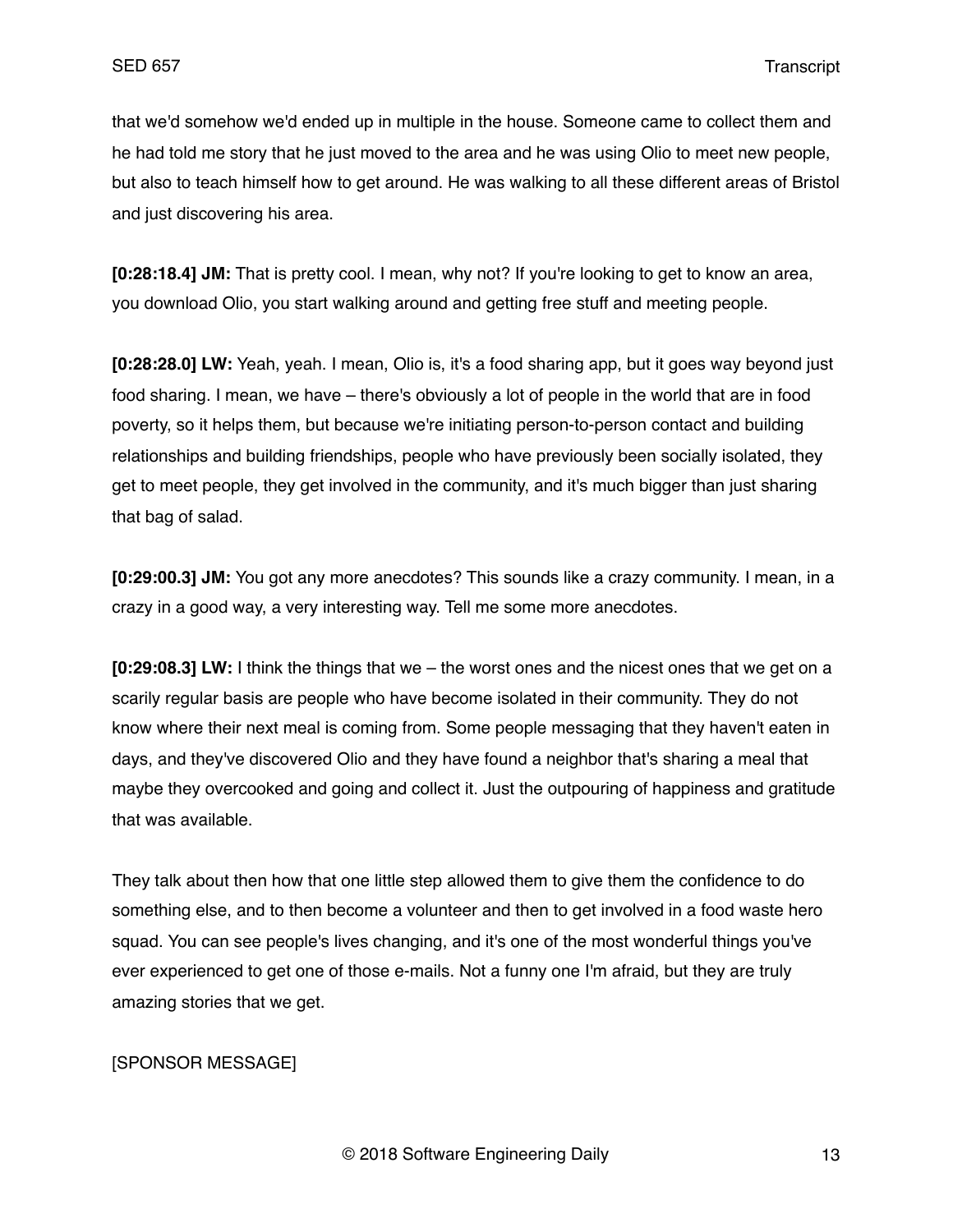**[0:30:22.8] JM:** Azure Container Service simplifies the deployment, management and operations of Kubernetes. Eliminate the complicated planning and deployment of fully orchestrated containerized applications with Kubernetes.

You can quickly provision clusters to be up and running in no time, while simplifying your monitoring and cluster management through auto upgrades and a built-in operations console. Avoid being locked-in to any one vendor or resource. You can continue to work with the tools that you already know, so just helm and move applications to any Kubernetes deployment.

Integrate with your choice of container registry, including Azure container registry. Also, quickly and efficiently scale to maximize your resource utilization without having to take your applications offline. Isolate your application from infrastructure failures and transparently scale the underlying infrastructure to meet growing demands, all while increasing the security, reliability and availability of critical business workloads with Azure.

To learn more about Azure Container Service and other Azure services, as well as receive a free e-book by Brendan Burns, go to aka.ms/sedaily. Brendan Burns is the creator of Kubernetes and his e-book is about some of the distributed systems design lessons that he has learned building Kubernetes.

That e-book is available at aka.ms/sedaily.

## [INTERVIEW CONTINUED]

**[0:31:58.7] JM:** I've talked to a number of companies where there is a facet of volunteerism to building the product that they're building. I used to answer a lot of questions on Quora, and Quora is this question and answer platform, and if you answer a lot of questions and you develop a good reputation in some subject for answering particular questions, they name you a top writer. Then that being a top writer gives you some benefits, like they send you a t-shirt and they send you some books, or stuff like that, but they have ways of rewarding the volunteers who are basically helping them build their platform. Can you tell me more about the process of interacting with the volunteers? Because the volunteers are such an important layer of scalability for Olio.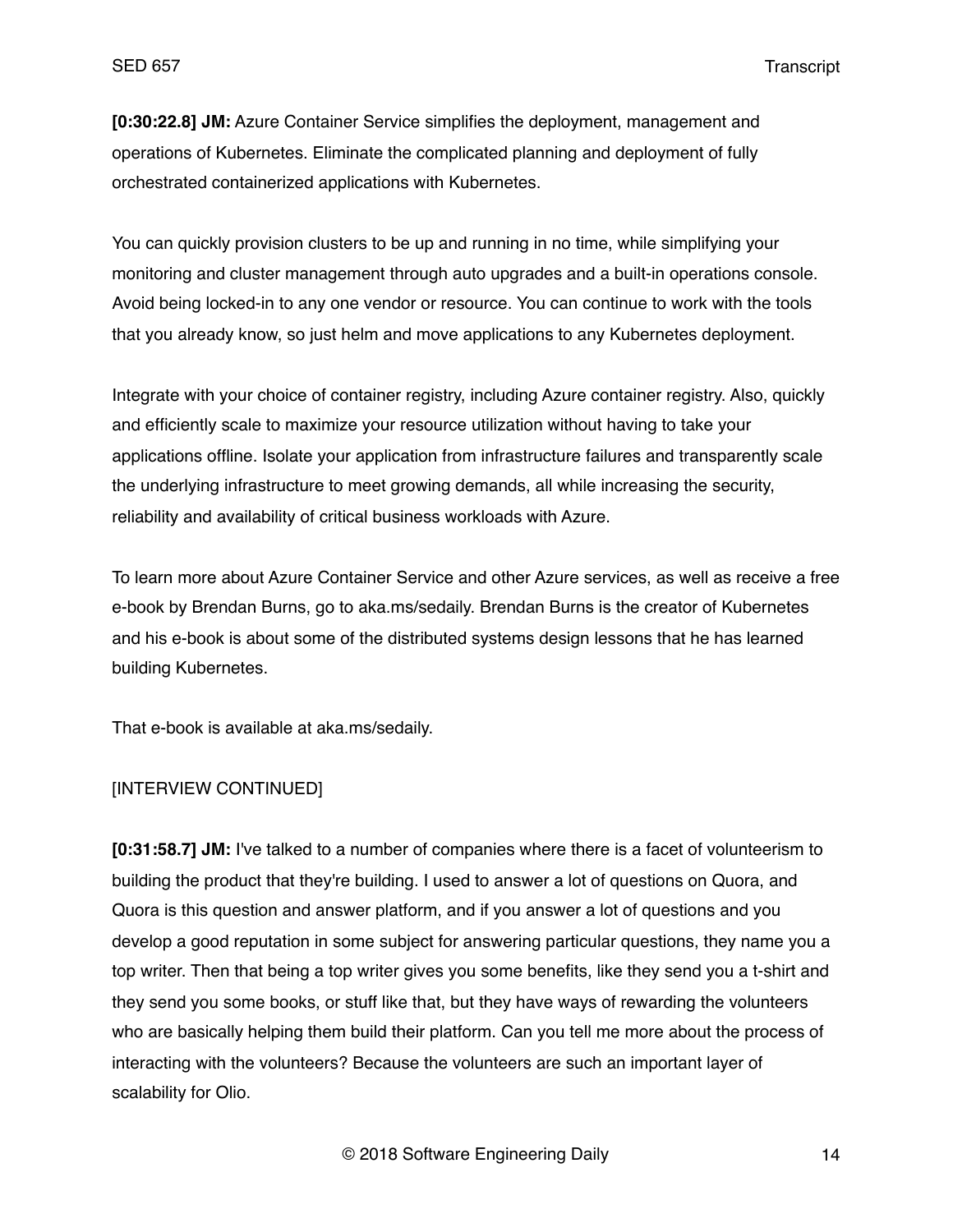**[0:32:50.5] LW:** Yeah. We have a private volunteer Facebook group, where we discuss and we let them know about things early, so that they can feedback. They have buy-in to new features and they get to shape the Olio that they want to create as well. We have events, so they've mostly been focused in London, I believe. We've done a couple in Stockholm and Sweden as well, where we'll have a volunteer picnics, or meetup and everyone brings some food and it's all shared.

We've had drinks in London and obviously, these things to show to help – the volunteers are a community within a community. Again, them involved in events as well and all sharing ideas is quite cool. We regularly communicate with them, just often contact with them. Yeah, they definitely are the most important thing about Olio, and finding ways to make their lives easier, but also make they are part of Olio. They are extra members of the team and they're being part of Olio is paramount.

**[0:33:53.2] JM:** Do you feel like the product has enough momentum that it's growing naturally, or is there still a need to do some degree of marketing?

**[0:34:03.8] LW:** In certain areas, it is going itself, especially when the volunteers are involved. London certainly is, it's just snowballing now. Bringing up community in other areas does take marketing, so we have brought a couple of people on in on the West Coast, the US, as San Francisco area. We are working with the business in the north of England and we have someone there building a community.

We were involved in the UK, there was a television program called Waste Not with a famous chef on it and big supermarket chain called Sainsbury's was involved in trying to reduce the food waste of this town. They funded a community member staff for us up there, and she started off with one [inaudible 0:34:51.4], in the end, they asked her to work with several others in that area, and that got it going. Yeah, certainly the initial trying to build a big community initially does take some effort, either someone on the ground, or some specific marketing. Also seeding the supply as well, so if you look at a restaurant and there's no one in there eating, you are less inclined to go in there. Whereas, if you walk past a restaurant with several people eating there,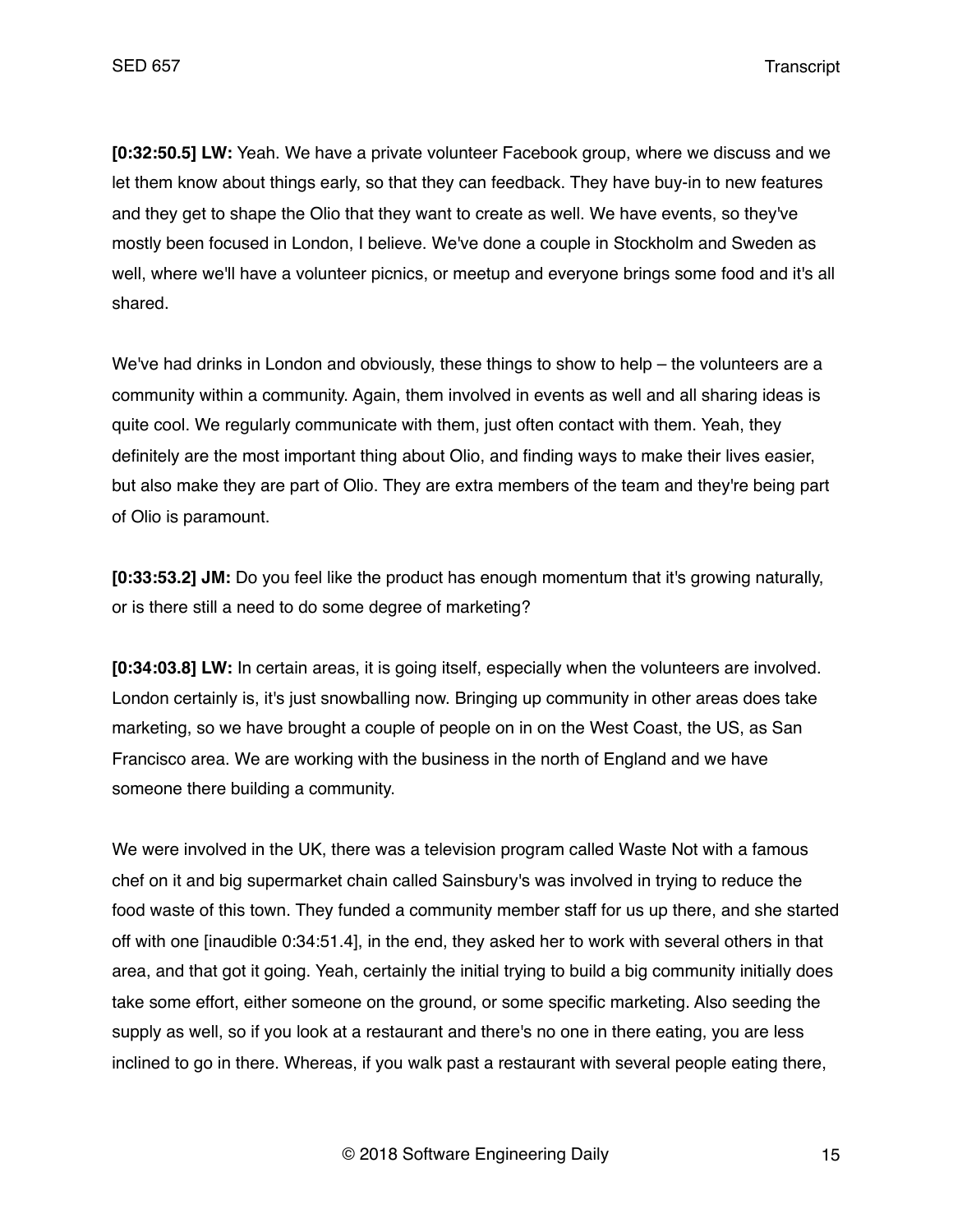you're more inclined to go and try that restaurant. It's the same for having things on Olio when you first visit it to encourage you and get you interacting.

**[0:35:27.4] JM:** You and I were talking before the show about how you used to work at Amazon, and I spent some time there as well. How does working at Olio, which is a pretty early-stage startup with some traction, but some an indeterminate business ball? I'm sure you're heavily involved in the business side of things, as well as the technical side of things. How does that existential experience compare between being an engineer at Amazon and being an engineer on this very new company?

**[0:36:01.5] LW:** Yeah. For me, actually Amazon was a bit of a blip in my career, so I previously worked for lots of startups where I was employee number five. I went from very, very tiny companies to Amazon, which is massive and then I've gone back to a very, very tiny company. For me working at – I mean, Amazon is an amazing experience and I loved it, but while I was sat at my desk one day, an e-mail came in and everything about Olio was like, tick, tick, tick, tick, yes, yes, yes, this is everything I want to do with my life.

What I do love about startups is that you are involved in everything. If one day that you need to help with some marketing stuff, you have all these hands on deck, I do love that – just that intimate knowledge of all parts of the business, which you don't get when you work for a bigger company. I also love being able to influence and change how the business is running at this level.

Also have people with different experiences affect how we do things in tech. It could be someone from the volunteer group that comes up with a suggestion that we hadn't thought about it, and actually that's a much better solution than any of us ever considered. I love that interaction and people with different life experiences bring different things to the table and with a really small tight-knit team like Olio, that's really great, especially given that everyone in the company is so mission-aligned.

**[0:37:32.7] JM:** What are the big engineering problems that you're most focused on right now?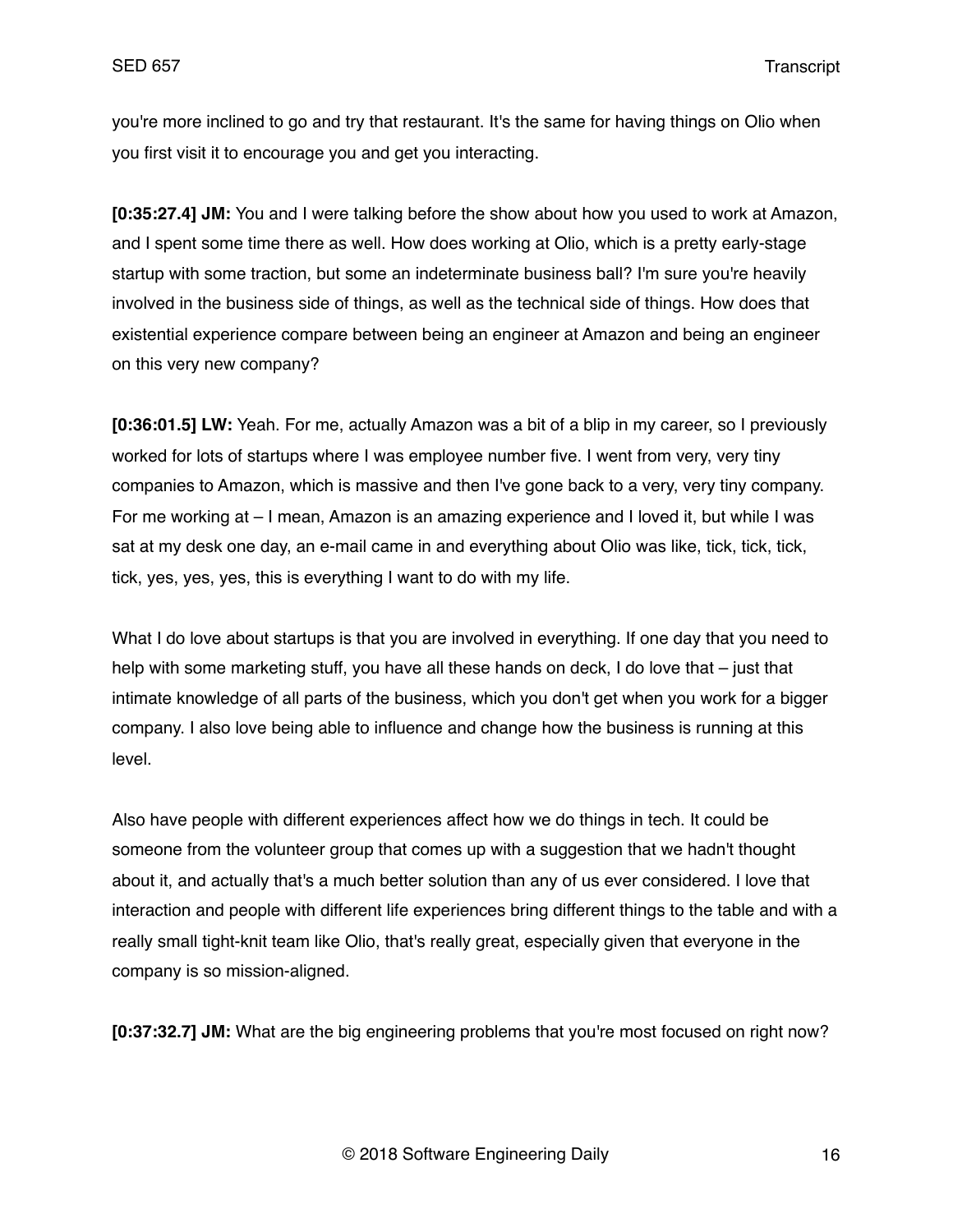**[0:37:38.0] LW:** Right now, we're shifting all our efforts. We all are doing one more release on our current mobile app platform. Then all focus is 100% shifting to building this new version in React Native. At the same time, we've just recruited a couple of new developers who are coming in to pretty much focus on automating the volunteer experience, so our team – our community managers can now go off and start working on the next steps and growing that side of the business as well. Yeah, two-pronged; React Native development and more work for supporting our volunteers.

**[0:38:18.8] JM:** Those are really interesting. What do you see is in the future for Olio? What are the big developments that you see on a business level?

**[0:38:26.4] LW:** Yeah. I think with the series A investment, we have some goals from our investors to grow in the platform and improve our number, food articles posted and number of collections, anything like that. The really great thing about the investors that we brought on is they're all impact investors. They're not looking to get money straight out of Olio. They want to make a change in the world, which is specifically why the founders went out and worked so hard to find these investors.

That gives us some time to work on improving the app and improving the experience before we then start having to monetize. We're not wonderful, half of our life cycle where that's not the main focus, but that is going to be a major challenge in a couple of years' time, something we're going to have to plan for a couple of years in order to do and to make sure that we don't – so obviously, we have a lot of vulnerable people on the app, so we can't monetize the point where we are no longer serving them. Also, if we monetize in the wrong way, it will actually reduce  $$ increase the amount of food waste, because people won't be posting, or they don't want to share it. It's more of a business issue, but finding a way to start making money from the business without degradating the experience for our current users.

**[0:39:49.8] JM:** Have you looked at the Craigslist model?

**[0:39:52.5] LW:** I haven't personally, but maybe something we're looking at. Do you have more information that you could share?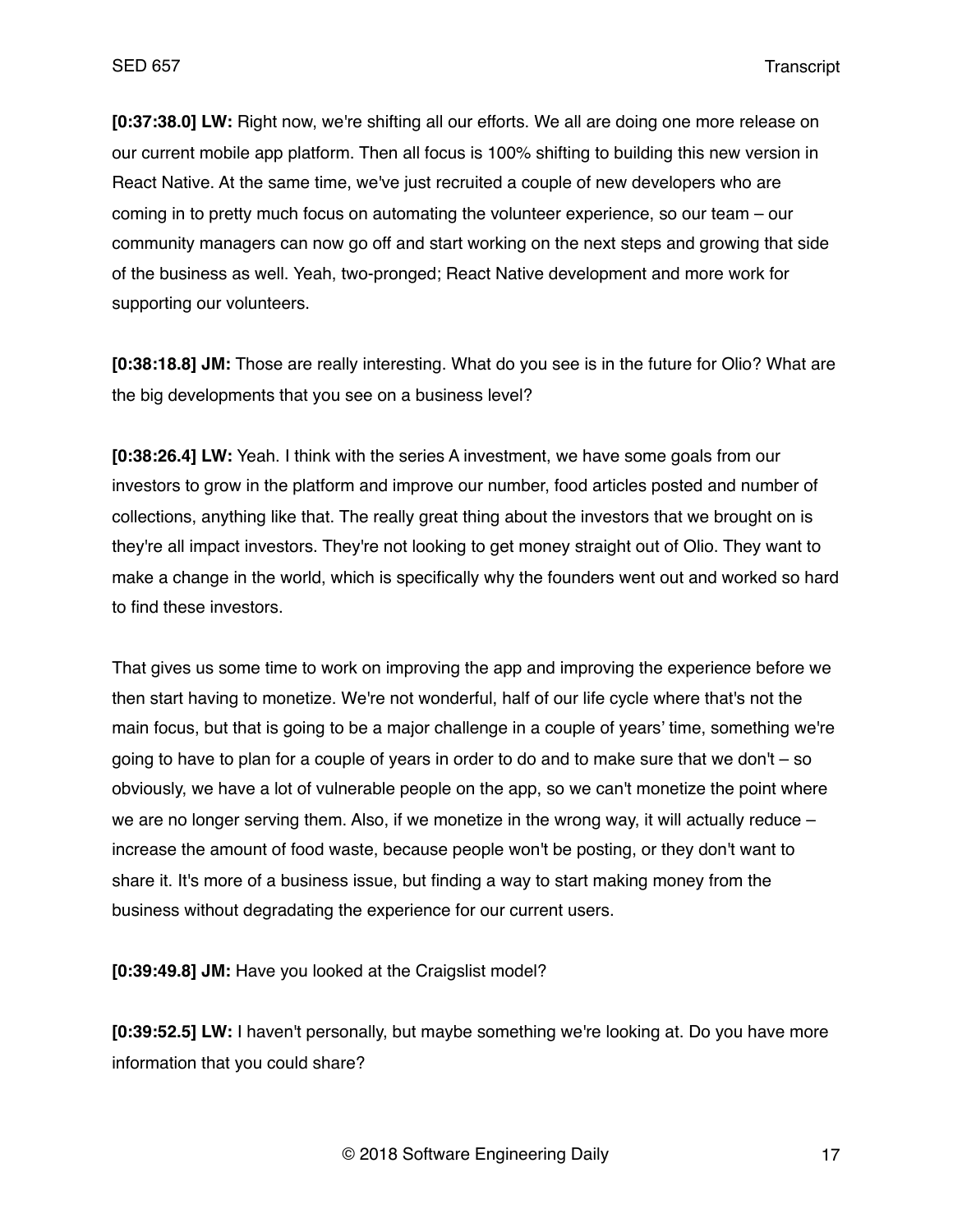**[0:39:58.1] JM:** No. Not a ton. I remember, I actually talked to a different company that's in a similar situation. freeCodeCamp, I don't know if you've heard of freeCodeCamp, but this is this online way that if you want to learn to code, you can learn from Free Code Camp. It's a huge community and a lot of people are learning to code through there. It's entirely open source and the guy that runs it, Quincy Larson is a friend of mine.

It's always funny just talking to him about how he thinks about the business, because it's not a charity. It is a business, I think, unless things have changed since we last spoke, but he's in a similar situation where they don't want to change the flavor of it. They don't want to make it into something where it's exploitative to the people who make up the fabric of the community. They do something where I think they make most of their money off of people who find jobs. After you go through freeCodeCamp and you've learned to code, then maybe freeCodeCamp gets you a job and freeCodeCamp gets a referral fee and then it's win-win-win, which is great.

I think what Craigslist does, Craigslist is this big community billboard platform thing that's been around for 20 years, or probably longer. Quincy from freeCodeCamp was telling me about how he looks at Craigslist and thinks about Craigslist as a potential model for something to – just to take inspiration from. I think Craigslist monetizes such a small fraction of their users; people who are looking for apartments in New York, just specifically people looking for apartments in New York, if they are served advertisements. Some super small percentage of people on Craigslist see advertisement. Maybe it's something like, you have these food waste heroes, these restaurants that are giving away food, excess food that would otherwise go to waste.

Maybe there's some opportunity to have them be advertised for in the app. It's like, if you have other people who are giving away food, some high-income people who are giving away food, or giving away roofing supplies, maybe you could advertise these restaurants to them, or something like that. I'm sure there's, if you have a big enough –

**[0:42:13.2] LW:** Yes. You go to learn about our uses and trying to ascertain the demographic, I guess, and then if we work out, that they're not somebody in need, or someone struggling then yeah, show them some advertising. There's lots of ways that we could look at this and it's going to be very interesting to see what we come out with and what works and what doesn't work. The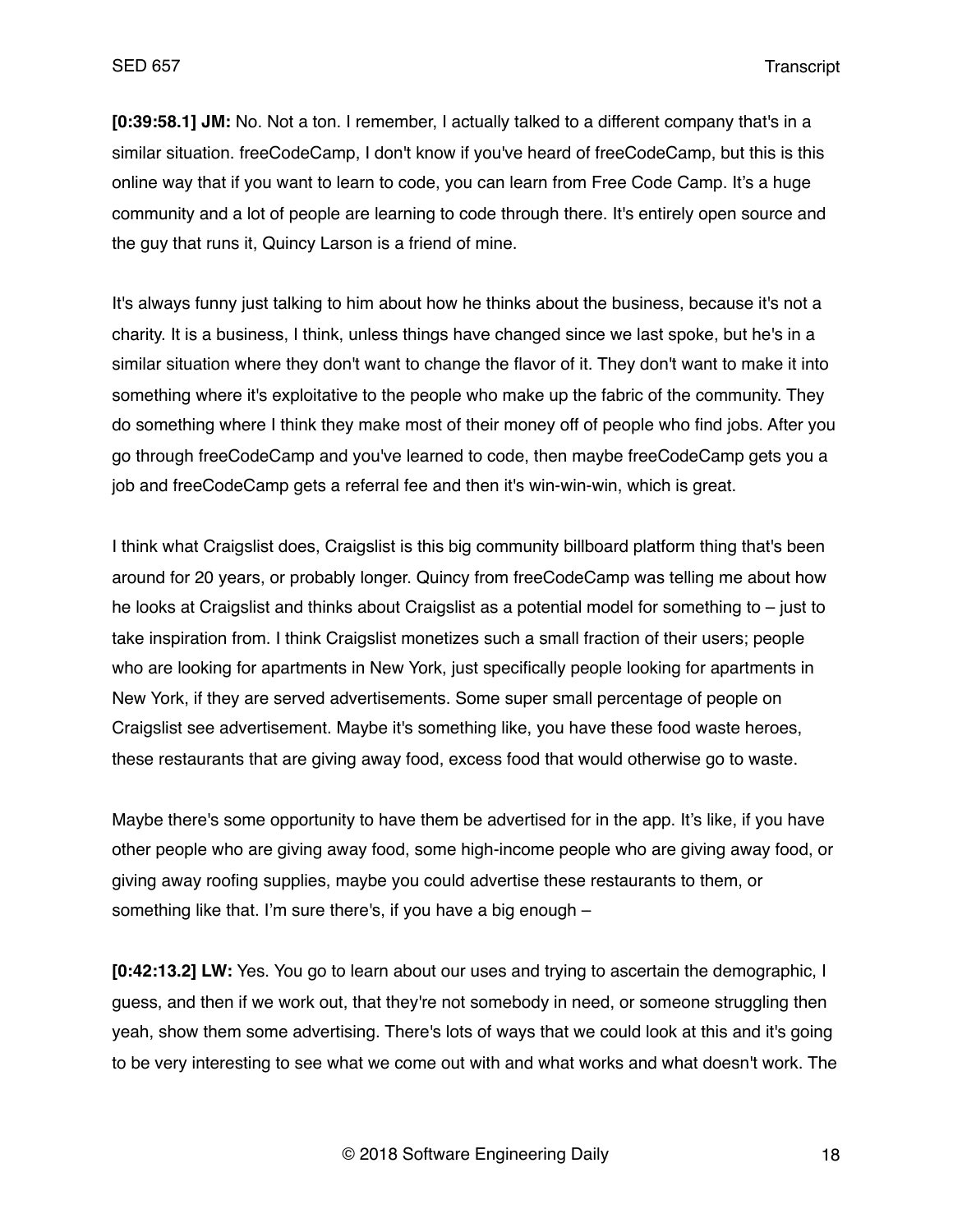one nice thing about Olio is we try things, and if they fail, then we feedback and we try something else and we'll keep trying until we find the right mixture.

**[0:42:43.0] JM:** How aggressively are you hiring right now?

**[0:42:44.9] LW:** Not very aggressively. One thing that's very important to us is mission fit. We actually met for the one of the first times ever as an entire team, because we're all remote, about a month ago. It was amazing to see just how much we all were really, really focused on what we do. There wasn't anyone that was there because it was a job, or because they just enjoyed marketing. They enjoyed marketing, but really cared about the mission of reducing food waste and helping the environment, things like that.

We turn away so many people, because we really want to find someone that cares about the same things we do. Because or quite frankly, if they didn't, they'd be bored by our company chat, because we are constantly sharing environmental things, reducing plastic waste, even someone having their breakfast, eating a watermelon going like, "How can I not check this away, and how can I make use of this?" We really want to find people, but we want to find the right people who care about the same things. Even if you have a job that you love, there's always going to be hard times. If you care about the mission as well, they will help steer you through those hard times as well.

**[0:43:57.0] JM:** Can you become a non-profit, or a B corporation or something?

**[0:44:01.2] LW:** Yeah. B Corp is something that's being mentioned a few times. Also, we have a problem working with some companies who are, because a lot of companies won't donate to people who aren't charities essentially. Maybe a model we can look at is a charity arm of Olio that could then take the donations and do everything that way, but supported by a business. Like a lot of open source companies do as well. They have their corporate paid for area, but they have their open source project, which is that the focus of their work.

**[0:44:34.7] JM:** Cool. Well Lloyd, it's been really great talking to you. I am fascinated by Olio and I look forward to the future developments of the company.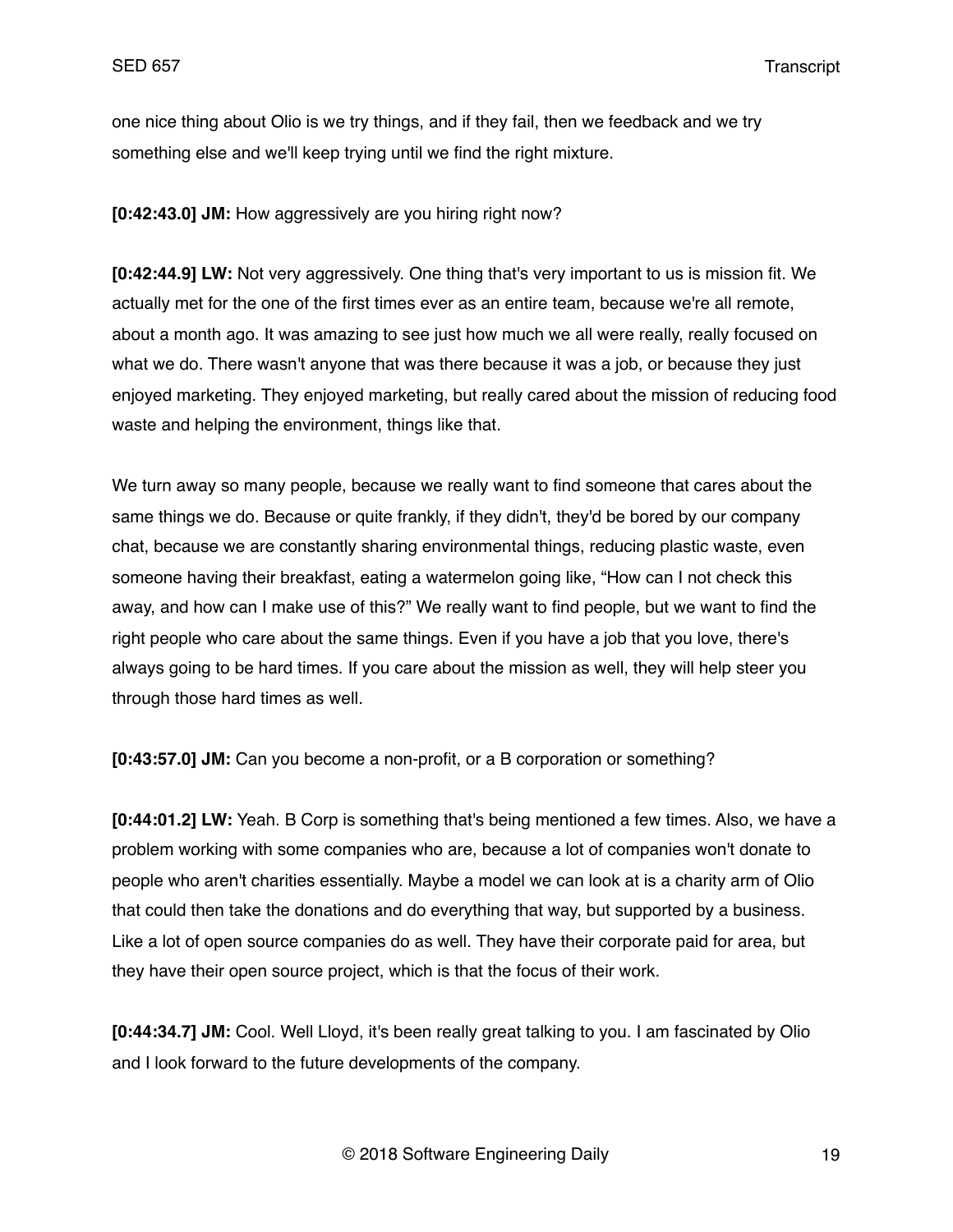**[0:44:42.3] LW:** Yeah, cool. Please feel free to post your bag of salad, or pack of lentils and have your magical Olio moment.

**[0:44:51.6] JM:** I think I will. Maybe I'll shop around a little bit. I am getting a little bit hungry.

**[0:44:55.8] LW:** There you go. You never know what you'll find.

**[0:44:57.8] JM:** I also need a new roof.

**[0:44:59.9] LW:** Oh, yeah. Definitely that's your place to go. The roofsdirect.com of peer-to-peer apps.

**[0:45:09.0] JM:** Okay. Well Lloyd Watkin. Thanks for coming on the show.

**[0:45:11.1] LW:** Thanks very much. Nice speaking to you go.

# [END OF INTERVIEW]

**[0:45:15.8] JM:** GoCD is a continuous delivery tool created by ThoughtWorks. It's open source and free to use and GoCD has all the features you need for continuous delivery. Model your deployment pipelines without installing any plugins. Use the value stream map to visualize your end-to-end workflow. If you use Kubernetes, GoCD is a natural fit to add continuous delivery to your project.

With GoCD running on Kubernetes, you define your build workflow and let GoCD provision and scale your infrastructure on the fly. GoCD agents use Kubernetes to scale as needed. Check out gocd.org/sedaily and learn about how you can get started. GoCD was built with the learnings of the ThoughtWorks engineering team, who have talked about building the product in previous episodes of Software Engineering Daily, and it's great to see the continued progress on GoCD with the new Kubernetes integrations.